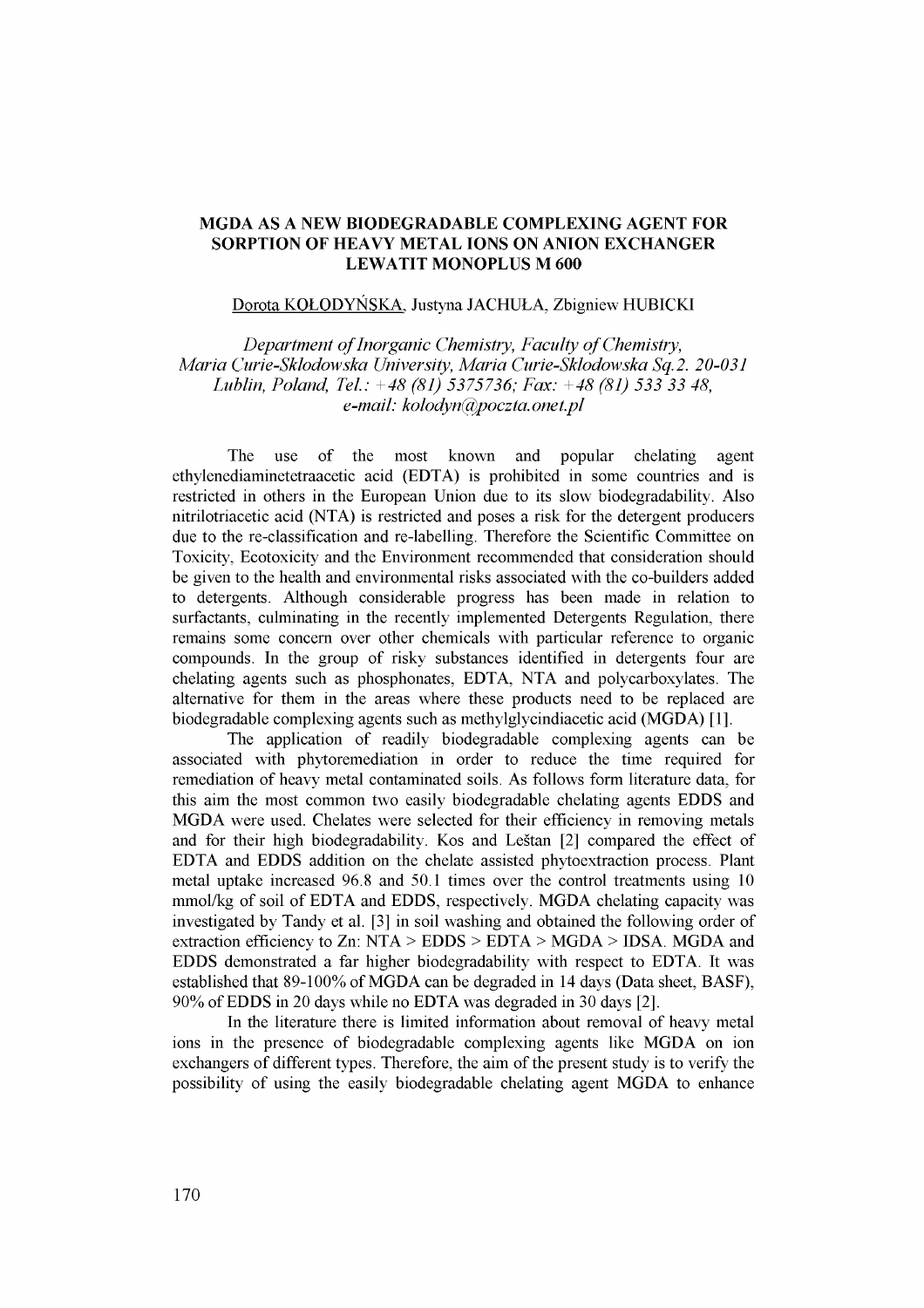sorption of heavy metal ions on the polystyrene strongly basic anion exchanger Lewatit MonoPlus M 600 and to investigate its influence on the efficiency of their removal under different conditions.

# EXPERIMENTAL



**Methylglycin diacetic** (MGDA), patented by BASF and marketed under the brand name Trilon M, is a strong, readily biodegradable in compliance with OECD standards complexing agent. It is used for enhancing the cleaning COOH efficiency of laundry and dishwashing detergents as well as industrial and all-purpose cleaners because of effective removal of residues while treating the surface with care and conserving the environment. The properties of MGDA make it an ideal substitute for

phosphate in detergent and cleaner formulations. Phosphate free products based on Trilon M can even surpass the performance of their phosphate containing counterparts. It can be effortlessly added into neutral, alkaline as well as acidic formulations [4-7].

| Methylglycynediacetic acid            |                             |  |  |  |
|---------------------------------------|-----------------------------|--|--|--|
| Appearance                            | clear, yellowish            |  |  |  |
|                                       | liquid                      |  |  |  |
| Molar mass                            | $271$ g/mol                 |  |  |  |
| Concentration of MGDA-Na <sub>3</sub> | 40%                         |  |  |  |
| Chelation value                       | 160 mg CaCO <sub>3</sub> /g |  |  |  |
| Water content                         | 57 %                        |  |  |  |
| Specific gravity                      | $1.31$ g/mL                 |  |  |  |
| pH 1% water                           | 11.0                        |  |  |  |
| Solubility                            | in all proportions          |  |  |  |

Table 1. Characteristics of MGDA

A major difference between MGDA and other alternative chelating agents is the superior ecological and toxicological profile. Unlike other products, MGDA does not require adapted bacteria for decomposition, but instead is degraded under the standard conditions. Furthermore, MGDA was thoroughly tested with respect to its toxicological properties. It is now the only alternative complexing agent

to have undergone the full regiment to toxicological tests. MGDA poses no risk to humans or the environment. Consequently, the EU does not require any safety or hazard labelling for MGDA. It is worth mentioning that in 2008, the producer of MGDA started the new production line, which can supply over 120 thousand ton of this complexing reagent after 2010. BASF manufactures its complexing agents at Ludwigshafen (Germany) as well as in Lima, Ohio (USA) and Guaratingueta (Brazil).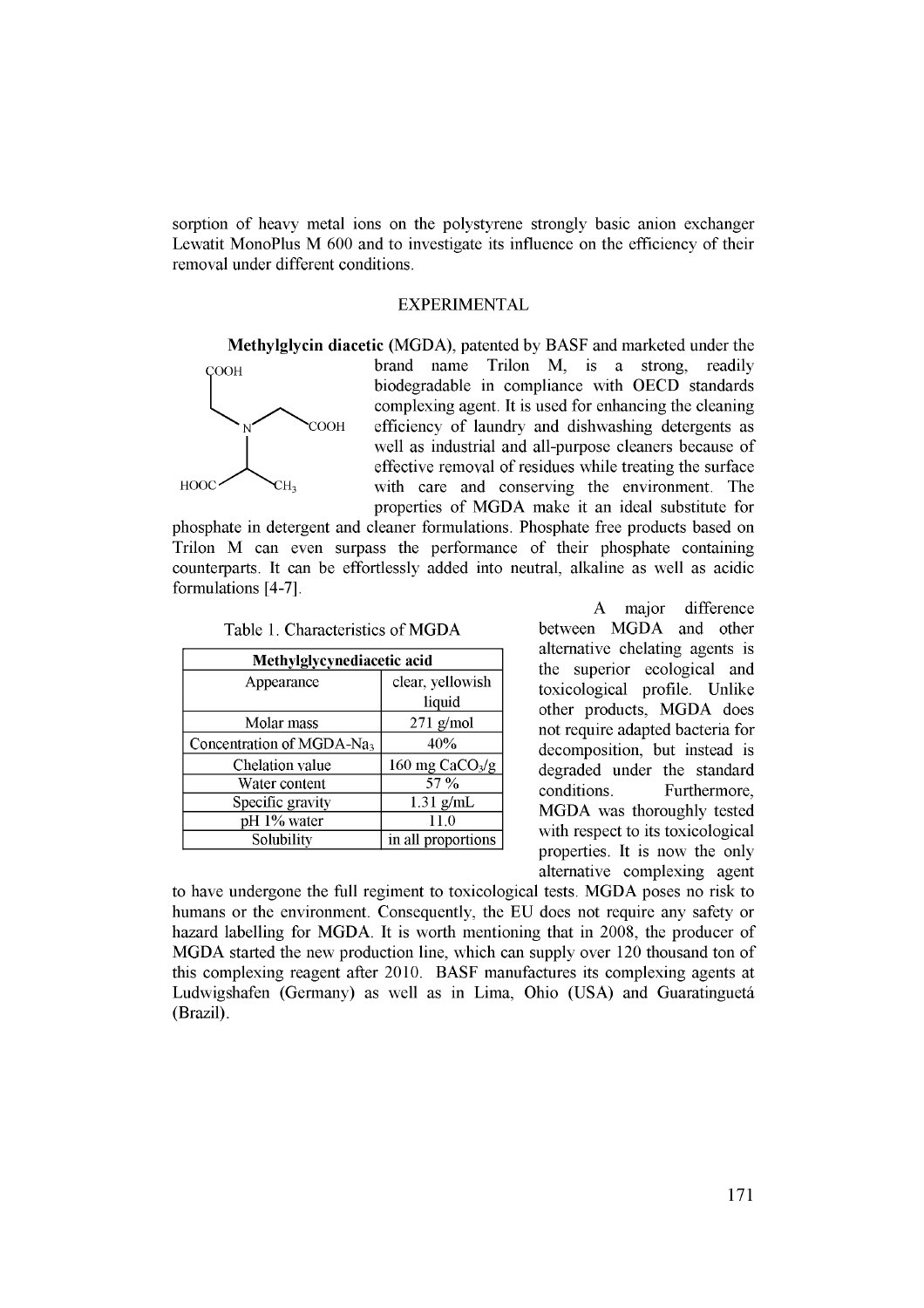The strongly basic polystyrene anion exchanger Lewatit MonoPlus M 600 produced by the Lanxess, Germany was used in the investigations. Its brief characteristic is presented in Table 2 [8].

Table 2. Characteristic of Lewatit MonoPlus M 600

| <b>Lewatit MonoPlus M 600</b> |                      |  |  |  |
|-------------------------------|----------------------|--|--|--|
| Matrix                        | <b>PS-DVB</b>        |  |  |  |
| Structure                     | gel                  |  |  |  |
| Commercial form               | $CI^{-}$             |  |  |  |
| Appearance                    | beige, opaque        |  |  |  |
| Total capacity (CI form)      | $1.3 \text{ eq/L}$   |  |  |  |
| Bead size                     | $0.62$ mm $\pm 0.05$ |  |  |  |
| Max temp. range               | 60 °C                |  |  |  |
| Operating pH range            | $0 - 12$             |  |  |  |

Prior to the use it was washed with 1 M NaOH and 1M HC1 to remove organic and inorganic impurities and then washed several times with deionized water. In order to determine sorption capacity of resins towards copper(II), cobalt(II) and nickel(II), in the presence of MGDA, it was reacted with appropriate solutions of these metals at pH without adjustment.

The stock solution was further diluted to the required experimental concentration. The other chemicals used were of analytical grade.

The sorption of Cu(II), Co(II) and Ni(II) complexes with MGDA on Lewatit MonoPlus M 600 was investigated by batch operation as a function of contact time and concentration. Batch experiments were performed to determine the concentration of analyzed metals at the equilibrium  $(q_e)$  and at the specific time  $(q_t)$ [6]. The appropriate amounts of anion exchanger and a solution of known metal ion concentration were shaken in a mechanical shaker (ELPINE type 357) at the constant temperature of 25°C. The experiments were conducted in the two parallel series. The reproducibility of the measurements was within 5%. The concentrations of metals were measured by the AAS method.

# RESULTS AND DISCUSSION

Table 3. The stability constants of M(II)-  $L=1:1$  complexes with MGDA [4]

| M(II)   | <b>MGDA</b> |
|---------|-------------|
| Ba(II)  | 4.8         |
| Ca(II)  | 7,0         |
| Cd(II)  | na          |
| Co(II)  | na          |
| Cu(II)  | 13.9        |
| Fe(III) | 16,5        |
| Mg(II)  | 5,8         |
| Ni(II)  | 12,0        |
| Zn(II)  | 11,0        |
| Pb(II)  | na          |

na - data not available

The aqueous complexation of MGDA is characterized by the formation of stable 1:1 metal to ligand complexes, weak complexes with alkaline earth metals and the stable transition metal monocomplexes. The stability constants of  $M(II)-L=1:1$ ,  $(L=mgda)$ complexes is presented in Table 3. MGDA is a much stronger chelating agent than citrate and can replace citrate in substoichiometric quantities. High stability throughout the entire pH range and even at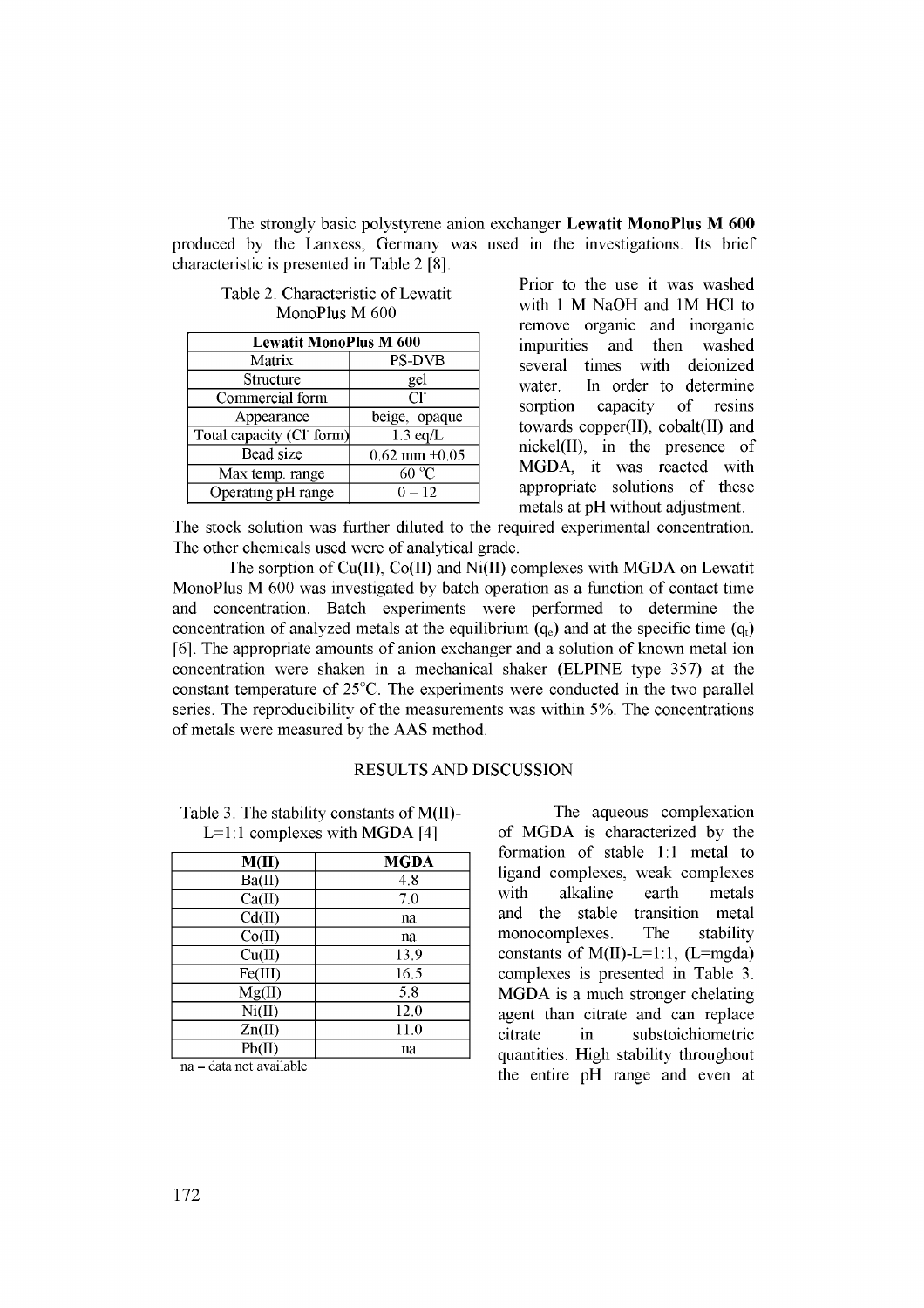elevated temperatures. This sets MGDA apart from chemicals like EDDS or IDS, which show much lower stability.

In the studies the effect of initial concentration of metal ions and complexing agent and the phase contact times on the percentage uptake was investigated in the batch experiments. In Fig. 1 the contact time curves for sorption of Cu(II), Co(II) and Ni(II) complexes with MGDA on Lewatit MonoPlus M 600 are presented. The sorption equilibrium was reached after 120 min, depending on the initial metal ion concentration.



Fig. 1. Comparison of the sorption capacities (a) and the pseudo second order linear equations (b) for the Cu(II), Co(II) and Ni(II) complexes with MGDA on Lewatit MonoPlus M 600 depending on the phase contact time

The rate of sorption was assumed to be proportional to the difference between the capacity at equilibrium and the capacity at any time. As follows from the data presented in Table 4, the  $\mathbb{R}^2$  values for the pseudo second order kinetic model were closer than the pseudo first order kinetic model indicating better agreement. The  $R^2$  for the pseudo second order model were 0.9850 for Cu(II)-MGDA, 0.9982 for Co(II)-MGDA, 0.9969 for Ni(II)-MGDA complexes. The obtained results show that the pseudo first order model did not adequately describe the sorption.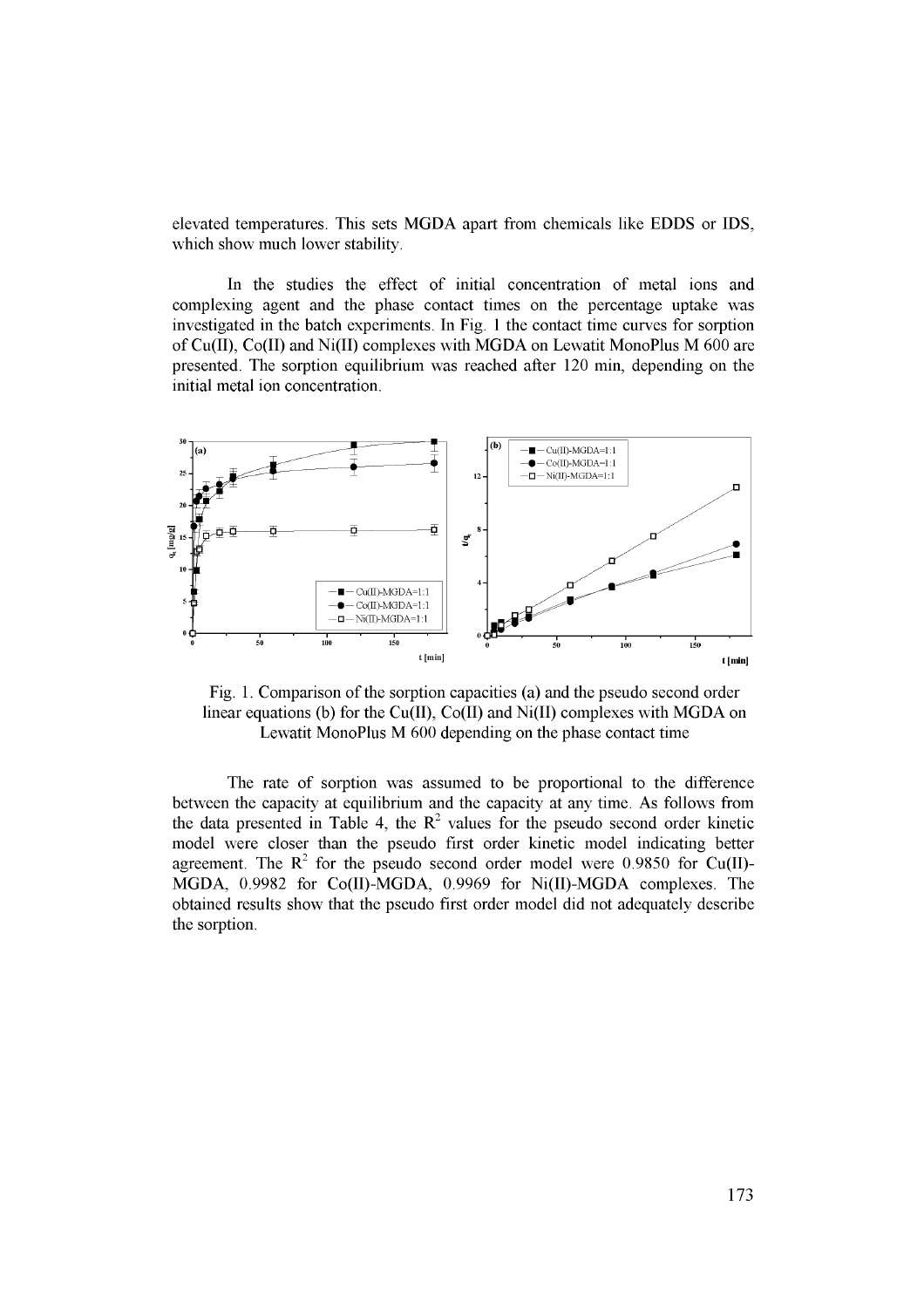| Model         | <b>Linear form</b>                               | <b>Parameters</b> |                     |                |               |       |        |  |
|---------------|--------------------------------------------------|-------------------|---------------------|----------------|---------------|-------|--------|--|
| Pseudo I-     |                                                  | $M(II):L=1:1$     | $q_e$               | $k_1$          |               | $R^2$ |        |  |
|               |                                                  |                   | [mg/g]              |                | [1/min]       |       |        |  |
| order         | $log(q_e - q) = log(q_e) - \frac{k_i t}{2.303}$  | Cu(II)            | 21.483              |                | 0.017         |       | 0.9140 |  |
|               |                                                  | Co(II)            | 10.376              |                | 0.022         |       | 0.8247 |  |
|               |                                                  | Ni(II)            | 5.465               |                | 0.038         |       | 0.7855 |  |
|               |                                                  | $M(II):L=1:1$     | $q_e$               | k <sub>2</sub> | h             |       | $R^2$  |  |
| Pseudo II-    | $rac{t}{q} = \frac{t}{q_e} + \frac{1}{k_2q_e^2}$ |                   | [mg/g]              | $[g/mg \min]$  | $[mg/g \min]$ |       |        |  |
| order         |                                                  | Cu(II)            | 30.581              | 0.021          | 1.975         |       | 0.9850 |  |
|               |                                                  | Co(II)            | 26.109              | 0.010          | 7.062         |       | 0.9982 |  |
|               |                                                  | Ni(II)            | 16.556              | 0.013          | 3.758         |       | 0.9969 |  |
|               |                                                  | $M(II):L=1:1$     | k                   |                | $R^2$         |       |        |  |
| Intraparticle | $q = k_i t^{0.5}$                                |                   | [mg/gmin $^{0.5}$ ] |                |               |       |        |  |
|               |                                                  | Cu(II)            | 0.2145              |                | 0.8991        |       |        |  |
|               |                                                  | Co(II)            | 1.4112              |                | 0.6000        |       |        |  |
|               |                                                  | Ni(II)            | 1.058               |                | 0.6380        |       |        |  |

Table 4. Kinetic parameters for  $Cu(II)$ ,  $Co(II)$  and  $Ni(II)$  with MGDA on Lewatit MonoPlus M 600 for different kinetic models

Sorption equilibrium is usually described by an isotherm equation whose parameters express the surface properties and affinity of the ion exchanger. Equilibrium models have been developed to describe the sorption isotherm relationships (equations often used are developed by Langmuir, Freundlich and Dubinin-Radushkevich etc.). For the solid-liquid systems the linear form of these isotherms can be expressed as follows:

The Langmuir isotherm model:  $\frac{c_e}{q_e} = \frac{1}{q_o b} + \frac{c_e}{q_o}$ 

The Freundlich isotherm model:  $\log q_e = b_F \log c_e + \log K_F$ 

The plots of  $c_e/q_e$  versus  $c_e$  and log  $q_e$  versus log  $c_e$  give straight lines. The values  $q_0$  and b as well as  $K_F$  and  $b_F$  ( $b_F = 1/n$ ) were calculated from the slopes and intercepts of the linear forms of these plots. The isotherm constants obtained from the linearized plots of the Langmuir and Freundlich equations as well as the values of correlation coefficients  $(R^2)$  for the Cu(II), Co(II) and Ni(II) complexes with MGDA on Lewatit MonoPlus M 600 are presented in Table 5. The obtained values of  $\mathbb{R}^2$  suggest that the Langmuir isotherm provides a good model of the sorption system.